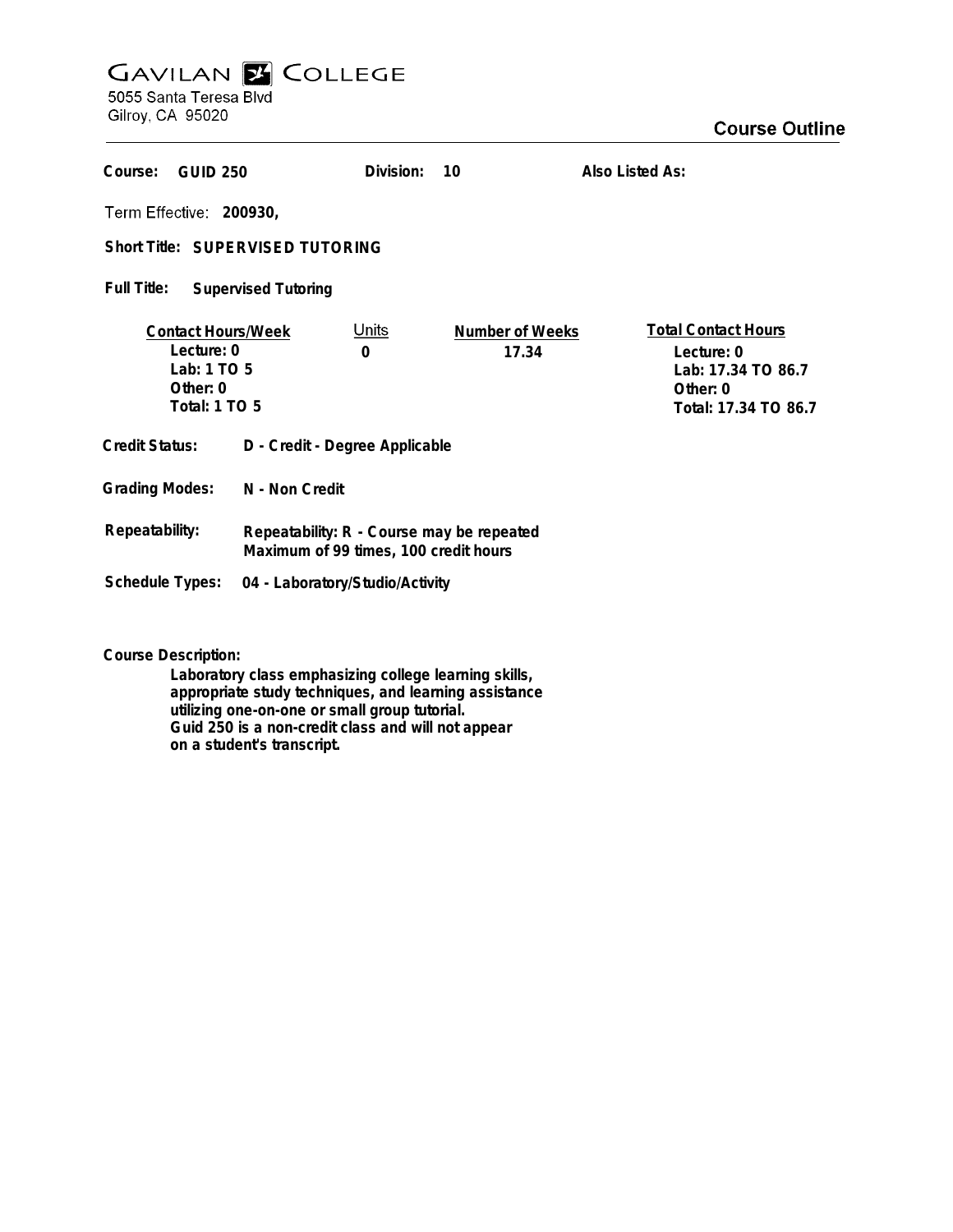**ARTICULATION and CERTIFICATE INFORMATION Associate Degree: CSU GE: IGETC: CSU TRANSFER: Not Transferable UC TRANSFER: Not Transferable PREREQUISITES: COREQUISITES: STUDENT LEARNING OUTCOMES: 1. Structured study time assisted by a tutor. 2. Time management guidance to increase learning potential and subsequently academic performance. TOPICS AND SCOPE: Inactive Course: 10/13/2008 Course number changed to GUID 550 Study hours by arrangement, and based on the availability of tutors.**

**Units earned, .5 to 3.0 Hours required, 27 to 162 .5 units requires 27 hours of study 1.0 units requires 54 hours of study 1.5 units requires 81 hours of study 2.0 units requires 108 hours of study 2.5 units requires 135 hours of study 3.0 units requires 162 hours of study Not applicable. COURSE OBJECTIVES: Demonstrate the acquisition of knowledge via specific grades received in courses.**

**METHODS OF INSTRUCTION: Monitoring of student hours studying and being tutored.**

**REPRESENTATIVE TEXTBOOKS: Individualized materials will be used**

**SUPPLEMENTAL DATA: Basic Skills: N Classification: D Noncredit Category: Y Cooperative Education: Program Status: 2 Stand-alone Special Class Status: N CAN: CAN Sequence: CSU Crosswalk Course Department: CSU Crosswalk Course Number: Prior to College Level: Y Non Credit Enhanced Funding: N**